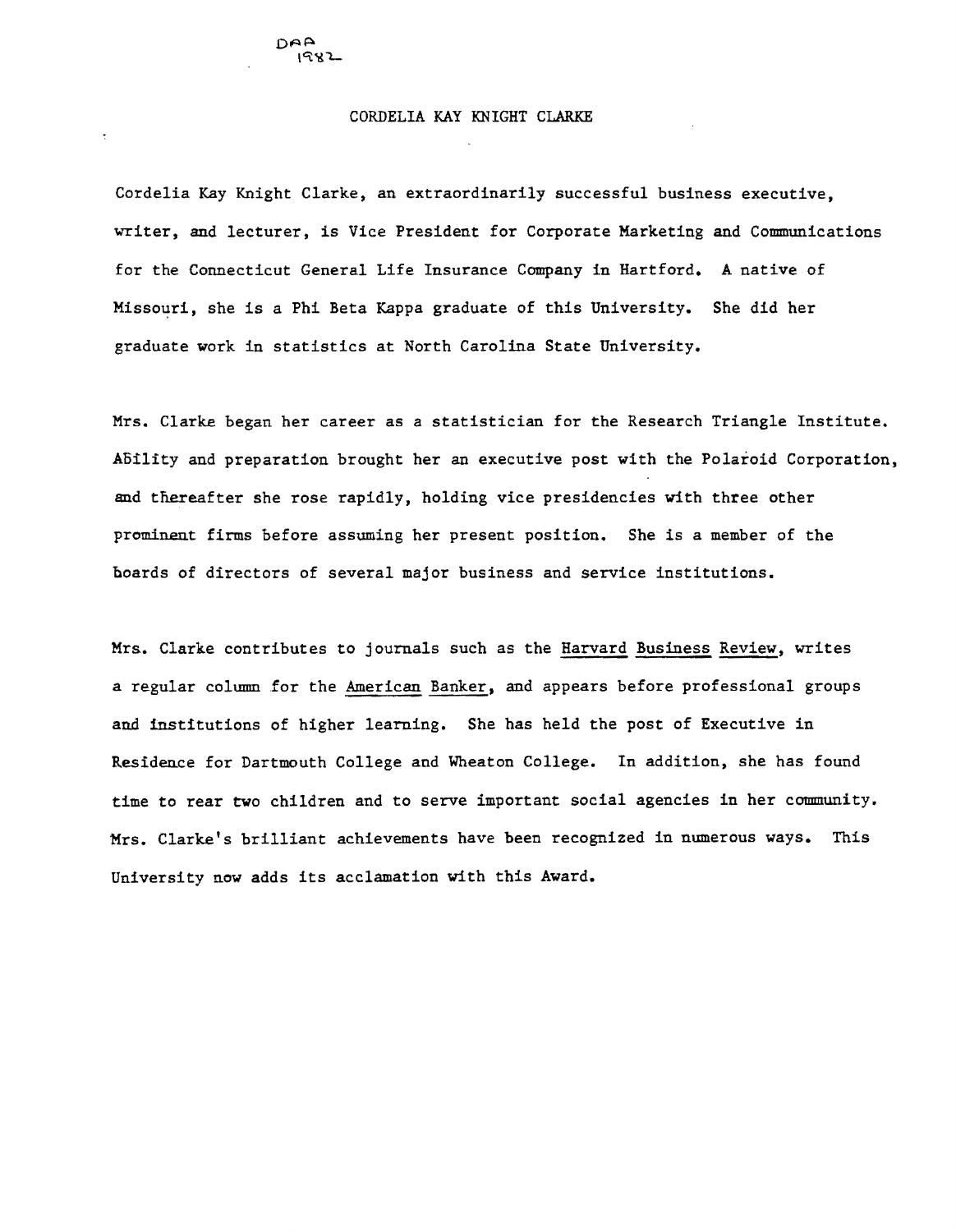## GEORGE GRIZZARD

George Grizzard, a renowned figure of stage and television, is an "actor's actor" whose intensity and especially his versatility ensure that he is never typecast. A native son of Roanoke Rapids, he specialized in radio broadcasting here at UNC. While here, he was once advised by a faculty member--who ruefully admits it--not to pursue a career in the theater.

The acting that George Grizzard did as a student and in amateur summer stock Betrayed his true love, however, and he soon made his Broadway debut as Hank Griffin in "The Desperate Hours," a performance which earned him the critics' poll in Variety as the most promising actor of 1955. Roles in "The Disenchanted" (1958) and "Big Fish, Little Fish" (1961) brought Tony nominations.

In recent years Mr. Grizzard has gained high praise for his characterization of JOM Adams in the television series "The Adams Chronicles," which brought him a nomination for an Emmy award in 1976, and of Tom Wicker in "Attica." He has played with his usual brilliance in numerous classical dramas. His Alma Mater now celebrates the consistently superb performances of George Grizzard in his chosen field.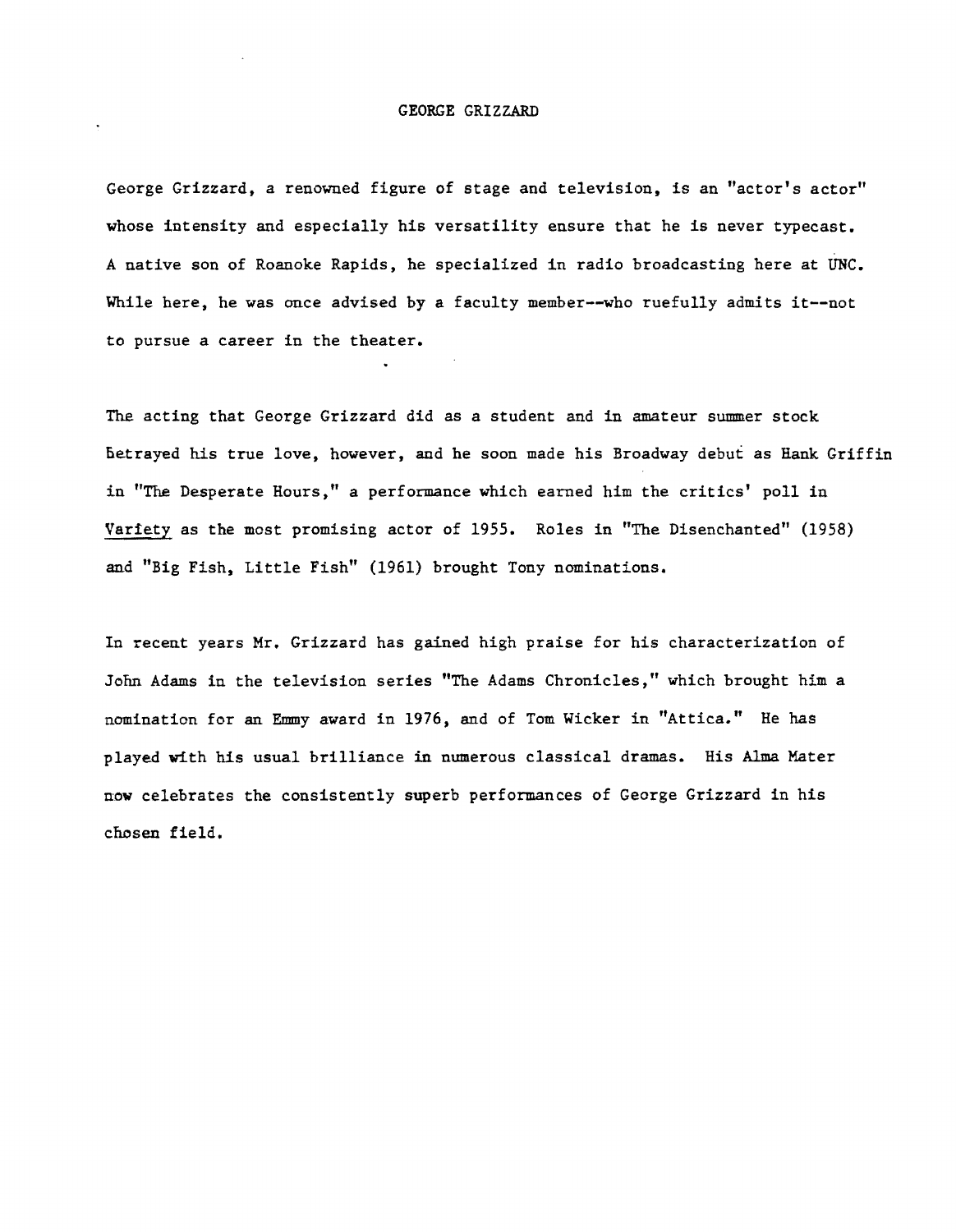## MARY ELIZABETH MEBANE

Mary Elizabeth Mebane, a Professor of Creative Writing at the University of Wisconsin at Milwaukee, is a self-starter who, with scant encouragement but great determination, has made her way through formidable trials to become a writer of national prominence.

Born and reared near Durham in circumstances that weighed down most of her contemporaries, Mary Mebane established lofty goals and resolutely struggled to realize them. She was graduated from North Carolina College summa cum laude, and from this University, where she earned the Ph.D. degree under the supervision of the late C. Hugh Holman. She taught at the University of South Carolina before going on to Wisconsin.

In 1970, Dr. Mebane made a beginning as a writer of note when she published three essays in A Galaxy of Southern Writing, and subsequently, sixteen pieces in the New York Times Op-ed page. These led her to write an autobiography, called, simply, Mary. The book has been highly praised; it was a selection of the North Carolina Book Club. A second volume, to include the years at UNC, is in process. The insights and poignant treatment of material in Dr. Mebane's book have helped to produce understanding crucial to improved relations between the races. The University now delights to honor this outstanding alumna for the obstacles that she has overcome.